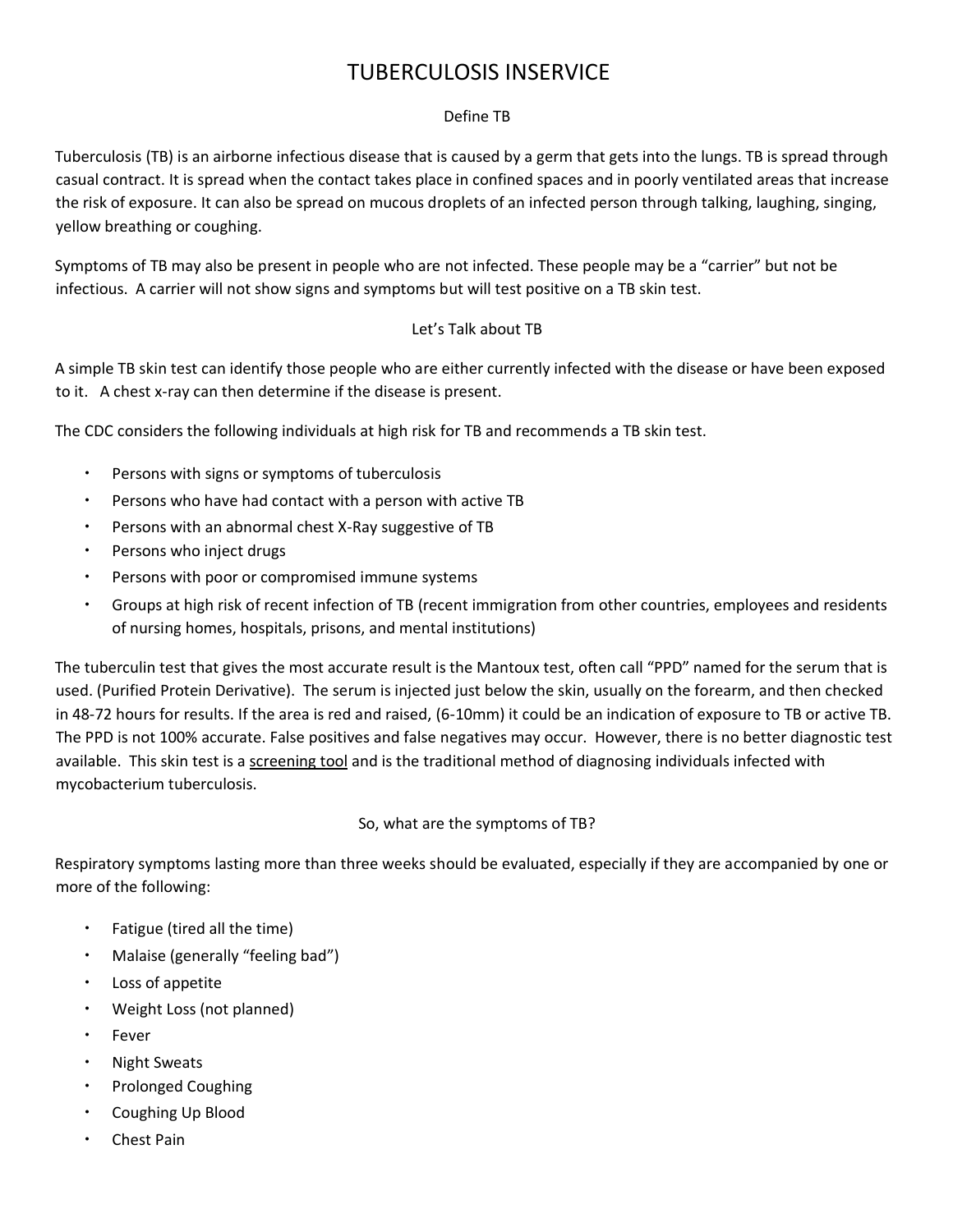There are two kinds of TB exposures.

- 1. TB Infection‐ also called latent TB, or inactive TB
- 2. TB Disease‐ also called active TB

TB Infection (inactive TB) – This means that the person has the TB germ but doesn't look or feel sick. They cannot give another person TB. A TB skin test, given to someone who has inactive TB, will test positive. Sometimes, a doctor will prescribe preventative treatment. A single medication is given, usually for 6 months, but can be given for up to one year. Only about 5‐ 10% of inactive TB cases become active TB.

TB Disease‐ (active TB)‐ With active TB, the person usually feels sick. The person will have a cough for 3 weeks or more, feel weak, have a fever, have weight loss, and low appetite. They may have night sweats or cough up blood. Sometimes, they have chest pains while coughing. This person IS contagious unless he or she is taking TB medications as directed by a physician. Treatment for active TB requires more than medication. The therapy usually lasts between six months and a year. After one to two weeks, the person is no longer contagious. TB patients who are prescribed medication (but stop taking them before they should, are at very high risk for a stronger form of TB). This form is resistant to the normally prescribed medications. Stronger drugs are taken for a longer period of time required to kill this type of TB. Without treatment, the disease will become worse. If TB is in the lungs, it may produce phlegm, mucous, and or blood. TB can get into other parts of the body as well, including the liver, kidneys, spine, bones and abdominal cavity. TB disease in other parts of the body has different symptoms than with TB in the lungs. Symptoms depend upon the part of the body that is infected.

A positive PPD requires a chest x-ray for complete diagnosis. The chest x-ray will show any damage to the lungs. Phlegm from a persistent cough can also be tested for TB. The test requires 3 different specimens. They must be obtained first thing in the morning after the patient has brushed their teeth and rinsed their mouth. A deep cough is needed to produce the phlegm, which is put into a sterile container and tested.

If TB bacilli are present in the lungs or throat, they can be exhaled into the air by breathing or coughing. Others can breathe in the bacilli and become infected. This is the reason that TB patients are isolated and visitors are required to wear masks.

## How a Person Becomes Infected with TB

The organism, mycobacterium tuberculosis, is a bacterium. It is carrier on drops of moisture in the air. When the droplets are inhaled, they travel inside the lungs where they start to multiply. Once the TB germ has entered the body, the person now has TB INFECTION (inactive TB).

You cannot get TB by touching the person with TB or from their drinking glasses, clothing, shaking their hand or sitting on the same toilet seat.

The immune system traps TB with its white blood cells. The white blood cells try to destroy the bacteria to help keep the person from getting sick. These germs go into a "sleeping state". The infected person usually feels fine at this point. But often, when person is tired, run down, or the immune system is compromised by other diseases such as HIV, pneumonia, cancer, or diabetes, the germ breaks out of the capsules and begins to multiply. At his point, the person has TB DISEASE (active TB).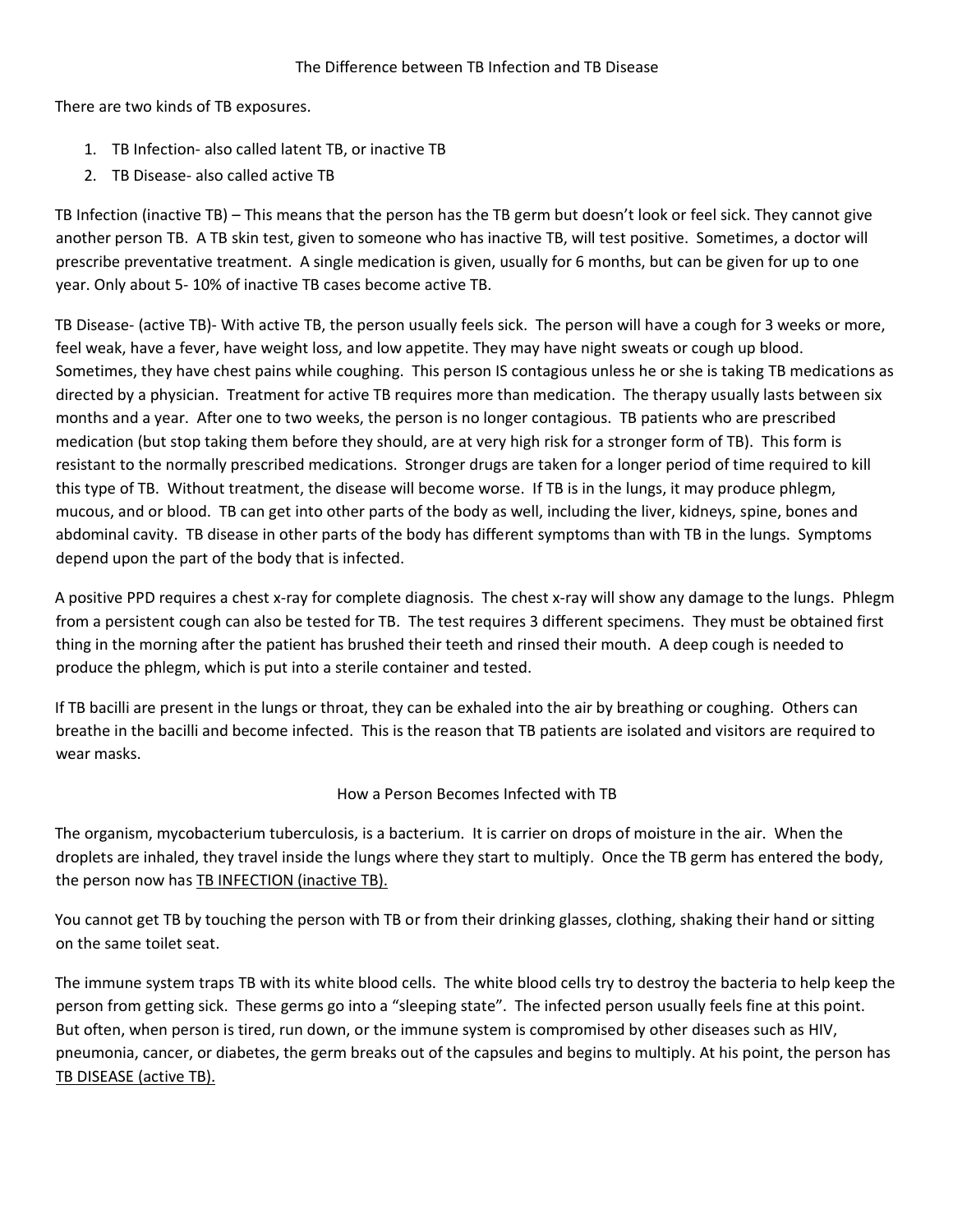#### Medication Treatment

The type of treatment the individual will receive will depend on whether they have TB infection of TB disease. TB infection (Inactive TB) is usually treated with a drug called "INH", also known as Isoniazid. INH kills the TB bacteria that are in the body. If the person takes this medication as prescribed, it will usually keep them from getting the TB disease. Treatment is 6‐12 months. Side effects include loss of appetite, nausea, vomiting, yellowish eyes skin, fever, abdominal pain, and tingling in hands or feet. Alcohol can increase the side effects and can contribute, to liver problems with these drugs, so while taking this medication, drinking alcohol not allowed.

Multi-drug therapy is required for TB Disease (active TB) and can include the use of Rifampin. Rifampin can turn urine orange. It may even turn tears or saliva orange. Rifampin will stain contact lenses, so persons taking this drug must wear their glasses until the treatment is over. Rifampin also causes sensitivity to the skin so a good sunscreen should be used. Rifampin may interfere with birth control pills. Alternate birth control methods must be used during the treatment. Alcohol should not be used while taking this drug.

Other drugs used include Pyrazinamide and Ethembutel. Streptomycin may also be given by injection. TB does not normally require hospitalization. Treatment can usually be given on an out-patient basis through a doctor's office.

## Why Health Care Workers Need to be Concerned

At one time, TB in the United States had almost been eliminated. Unfortunately, because of HIV and other immune compromising diseases, it is on the rise. Prevention is the way to control this disease. As a healthcare provider, you have an increased risk of coming in contact with someone who has the disease. The greater your exposure to a person with the disease the greater your risk is of becoming infected.

In order to protect yourself you must understood all of the following:

- How TB is transmitted
- Testing for TB infection
- Wearing personal protective equipment (PPE) when in contact with people who have TB or have been exposed to TB
- Reporting to your supervisor any possible exposure to TB
- Participating in annual PPD screening tests.

## Home Care

Patients with newly diagnosed TB are placed on medication and when they are sent home, they are put on home isolation. This means they cannot go to any public places such as work, school, church or stores.

How infectious a patient is, is determined by a number of repeated tests. The tests must be negative for three days in a row before a patient is free to leave the home.

As treatment continues the patient feels much better. This means the medication is working. If the patient does not feel better after 3 weeks of medication, the medication may not be working. You should report this to your supervisor.

The local public health department tests everyone living in the home for TB. If anyone tests positive for the infection or disease they are treated with medication. The public health department does not recommend uninfected persons leave the home unless they are very young.

If the patient has active lung disease, with positive tests, the home care staff should wear a N9S fittested mask.